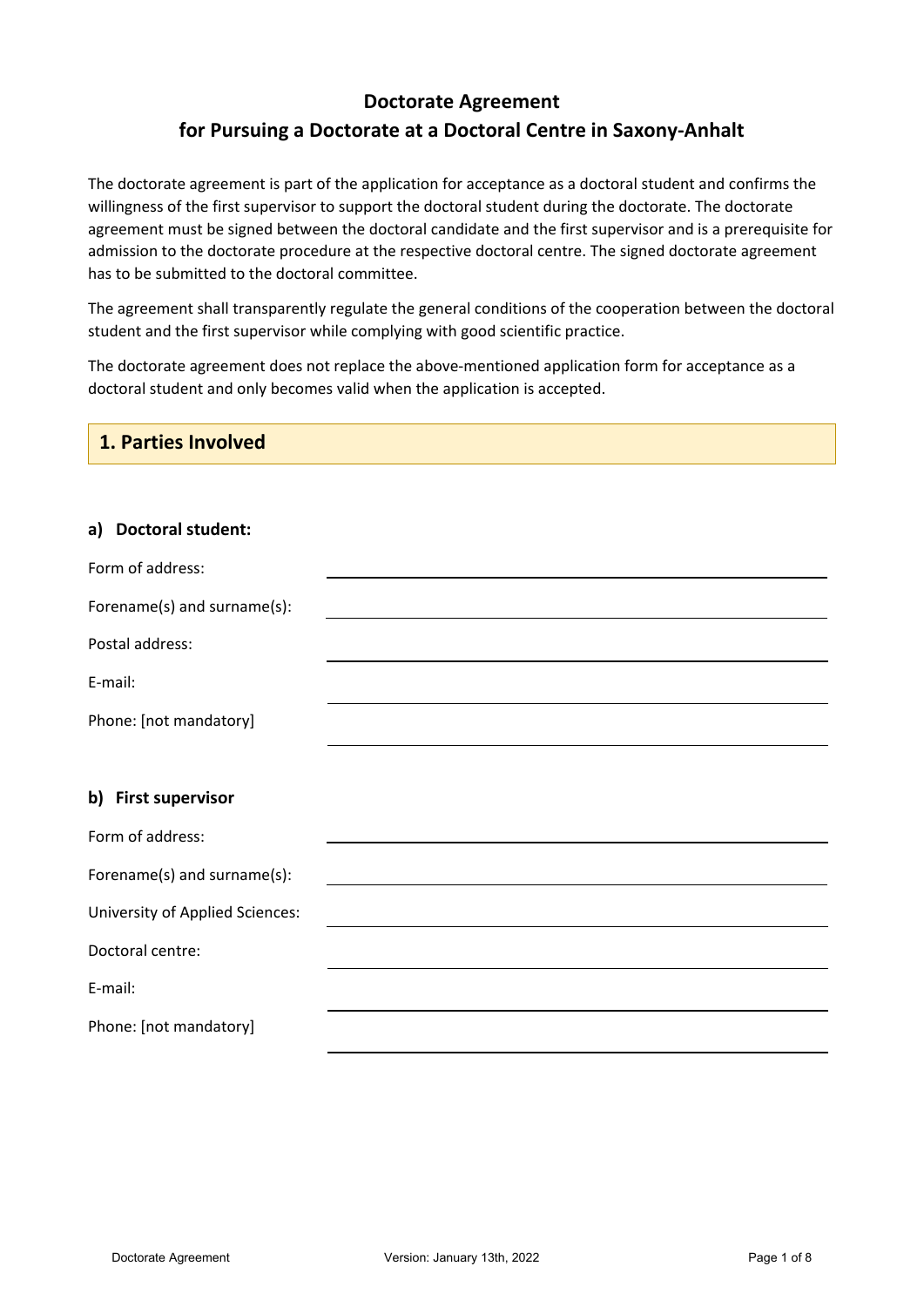## **2. Dissertation**

a) Working title:

| b) Beginning of the doctorate <sup>1</sup> : | /   /     (DD/MM/YYYY) |
|----------------------------------------------|------------------------|
|                                              |                        |

c) Planned submission of the dissertation:  $/$  /  $/$  (DD/MM/YYYY)

The doctoral project was described in an exposé as well as discussed and worked out between the doctoral candidate and the first supervisor. The exposé is attached to this document. It also contains a working plan and timeframe to which the supervisor agrees. The working plan and timeframe is approved with this doctorate agreement.

### **3. Infrastructure and Working Conditions**

The supervisor in cooperation with the respective university of applied sciences supports the doctoral student with the following infrastructure and working conditions:

- a) Access to laboratories which contain the needed equipment for the doctoral project
- b) Access to equipment and consumables which are needed for the doctoral project
- c) Access to computer, internet, telephone, postal mail and the support of the administration

## **4. Tasks and Obligations of the Doctoral Student**

- a) The doctoral candidate commits to handle the doctoral project in a target-oriented and autonomous manner according to the rules of good scientific practice<sup>2</sup>.
- b) The doctoral candidate commits to inform the first supervisor precisely at regularly intervals about the progress of the doctoral project and the partial results, as well as to report on compliance with the working plan and timeframe.
- c) After every year, the doctoral candidate writes a progress report for the first supervisor, which will be the basis for a mutual discussion. Minutes of the meeting are written and countersigned by both parties to record the meeting (see form 1 in the appendix). The mutual review may lead to the adjustment of the working plan and timeframe.
- d) The doctoral candidate actively participates in colloquia, conferences, trainings and publications in relevant scientific journals etc.
- e) The doctoral candidate can utilise the consulting services und the non-subject-specific qualification and networking programmes offered by the postgraduate institution of the university of the (first) supervisor. Depending on the doctoral regulations of the respective doctoral centre, the candidate can choose for her-/himself, which offer s/he would like to use.
- f) The doctoral candidate shall indicate finishing or abandoning the doctorate with form 2 (see appendix).

<sup>&</sup>lt;sup>1</sup> The beginning of the doctorate corresponds to the date of the acceptance letter. This field can hence be filled in after having received the acceptance letter.

<sup>&</sup>lt;sup>2</sup> For the guidelines for safeguarding good scientific practice of the German Research Foundation (DFG) see: https://www.dfg.de/en/research\_funding/principles\_dfg\_funding/good\_scientific\_practice/index.html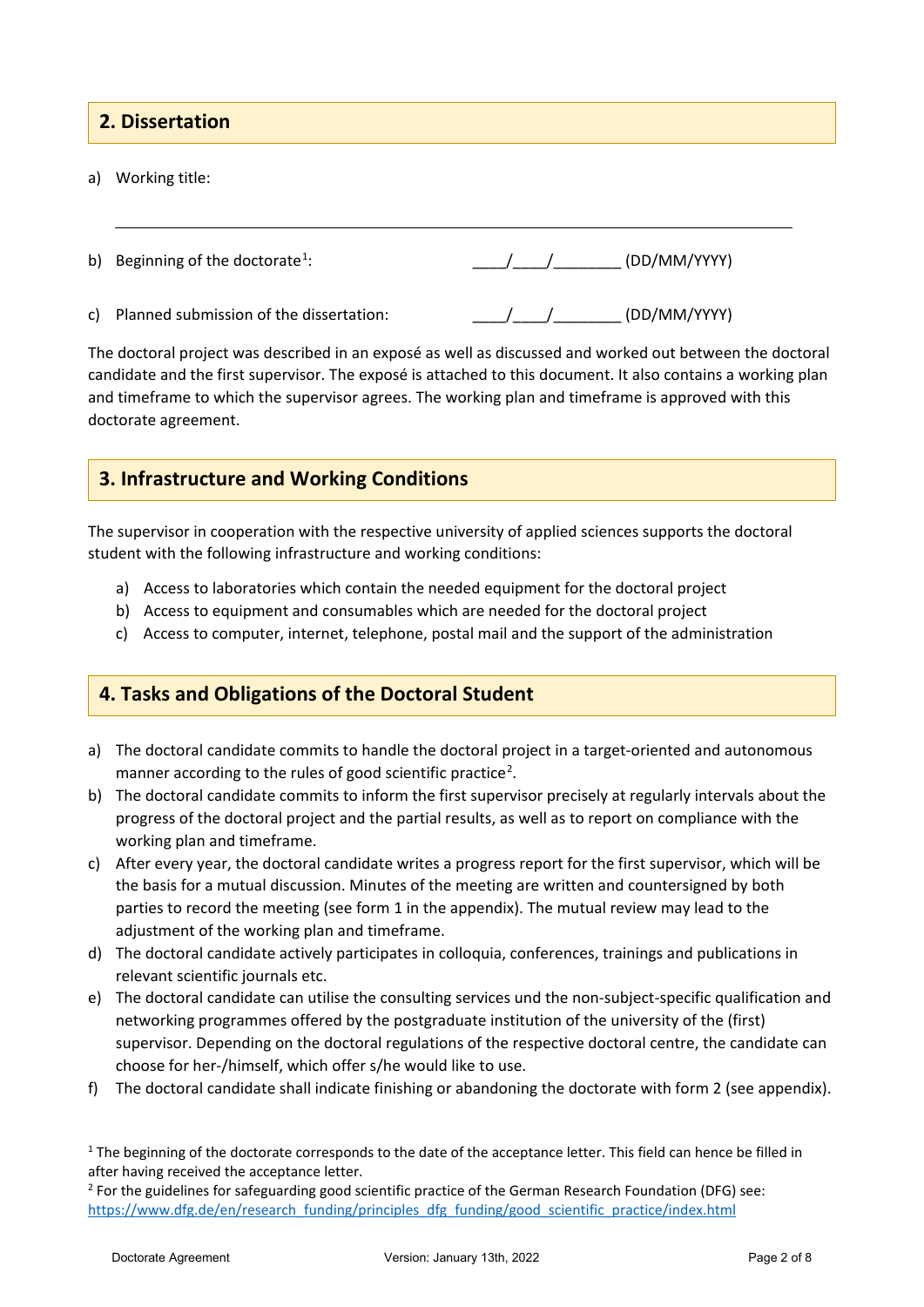g) Changes of personal data or of the general conditions of the dissertation shall be indicated with form 3 (see appendix).

#### **5. Tasks and Obligations of the First Supervisor**

- a) The first supervisor commits to regular, subject-specific consultations of the doctoral candidate with the aim of ensuring the quality of the dissertation. S/he discusses the progress and further procedure of the doctoral project at regular intervals and the compliance with the working plan and timeframe.
- b) The subject-specific advice and support are aimed at promoting and accompanying the early scientific independence of the doctoral student.
- c) The first supervisor supports the scientific exchange between the doctoral students, e.g. by regular colloquia.
- d) The first supervisor commits to the supervision until the doctoral candidate finishes the doctoral project.
- e) The first supervisor supports the doctoral candidate regarding the compatibility of family and scientific career.

#### **6. Regularity of Meetings**

Based on the above-mentioned obligations for regular scientific meetings, both parties agree on the **following meeting cycle**:

Meeting intervals can be modified or amended by mutual agreement.

### **7. Regulations in Cases of Conflict**

In case of occurring conflicts, both parties shall first engage in dialogue, trying to solve the problem by mutual agreement. If this does not succeed, both parties shall engage an impartial third party (e.g. a member of the doctoral committee or the ombudsperson of the university) functioning as mediator between them.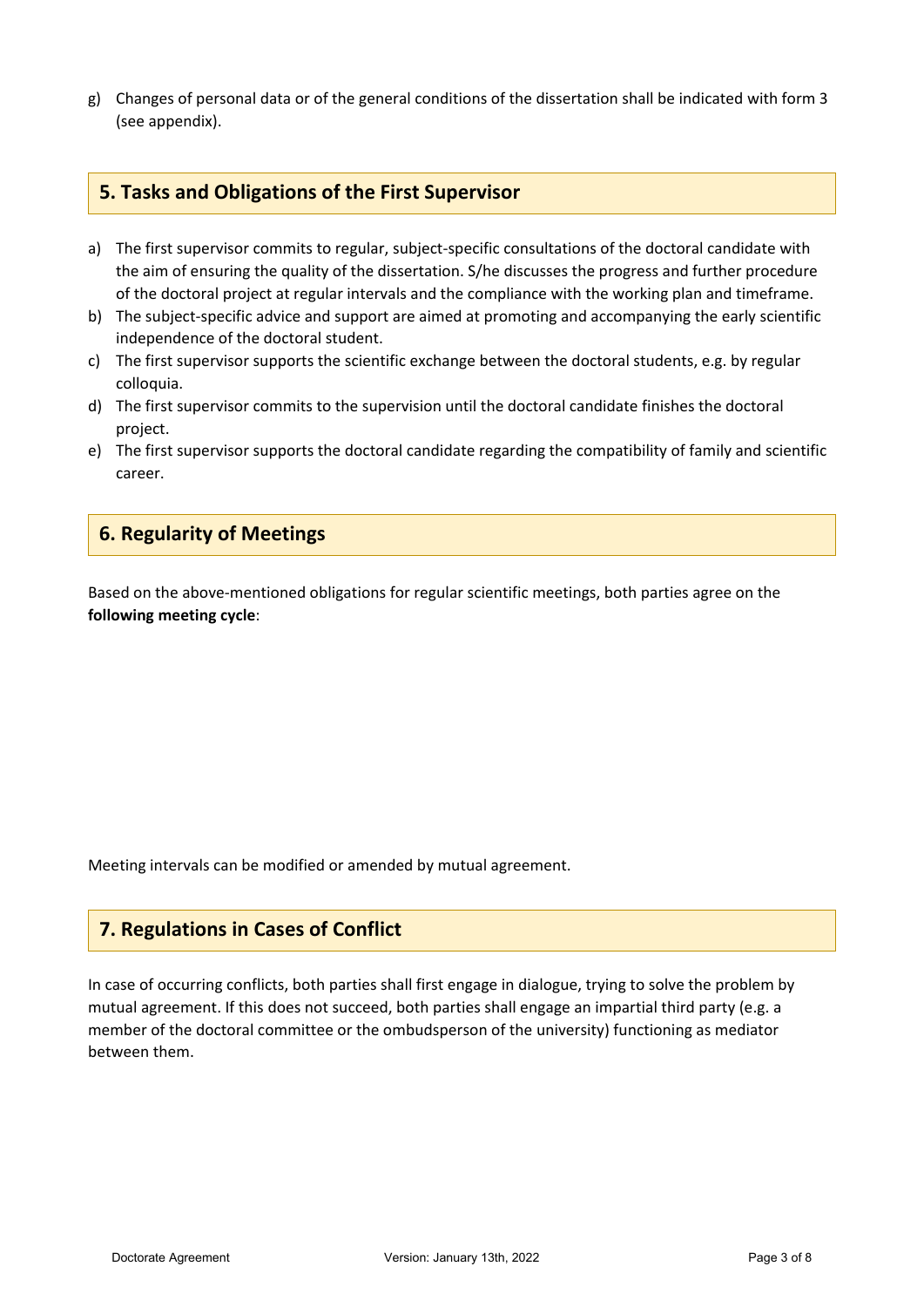# **9. Compatibility of Family and Scientific Work**

The universities of applied sciences in Saxony-Anhalt consider themselves to be family-friendly universities promoting inclusion. The compatibility of family and career is supported particularly. For further information on the support offers, please have a look on the respective university websites.

**Place, date, signature** (Doctoral student)

**Place, date, signature** (First supervisor)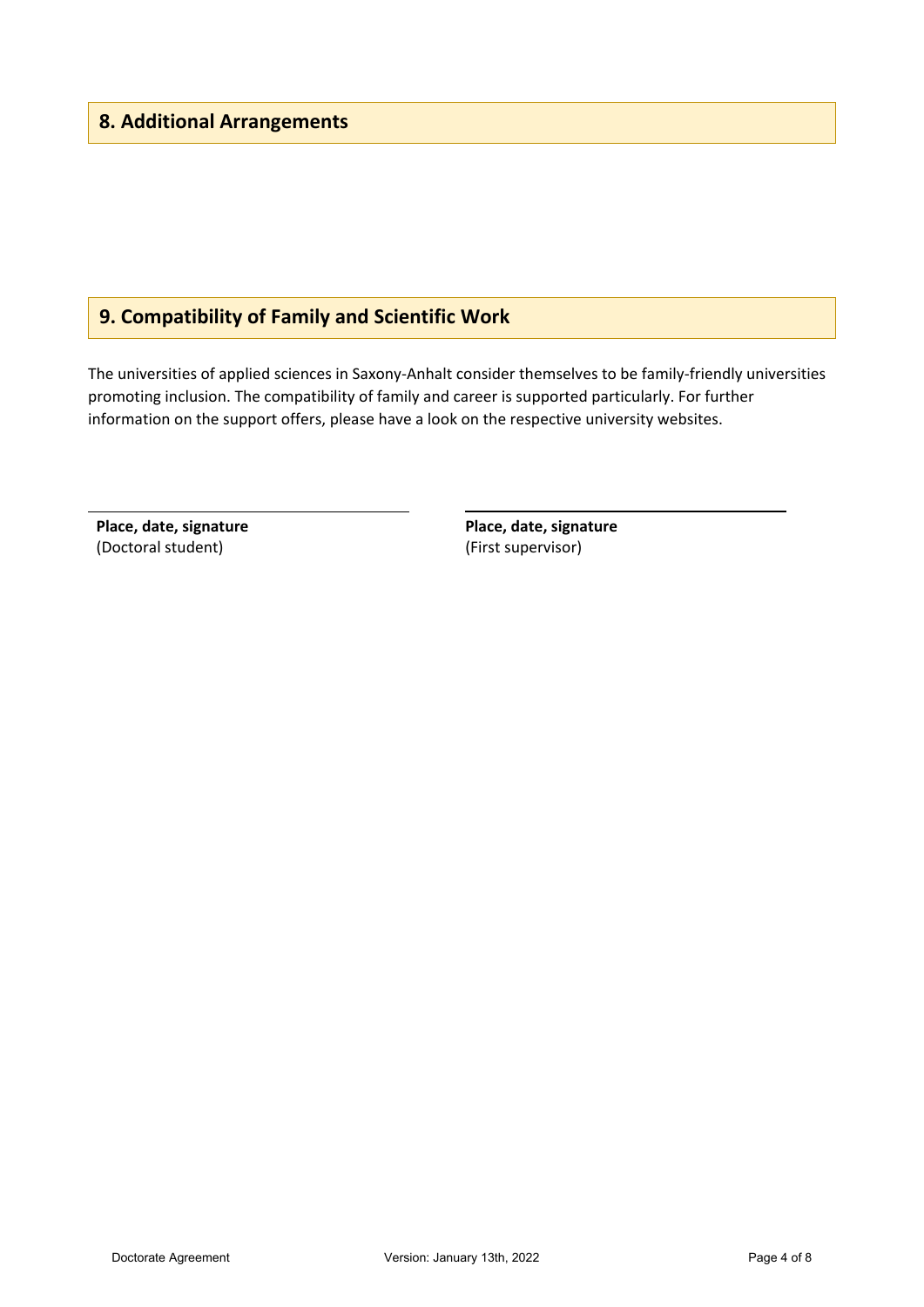# **Appendix Form 1: Minutes of the Meeting**

*Please note: If needed, please add further sheets to the minutes.*

| <b>General Conditions of the Meeting:</b> |                           |                   |                  |
|-------------------------------------------|---------------------------|-------------------|------------------|
| Date:                                     |                           |                   |                  |
| Place:                                    |                           |                   |                  |
| Participants:                             | <b>First supervisor</b>   | Second supervisor | Doctoral student |
|                                           | <b>Further person(s):</b> |                   |                  |

1. Summary of the meeting:

2. Recommendations of the supervisor(s):

3. Tasks until next meeting: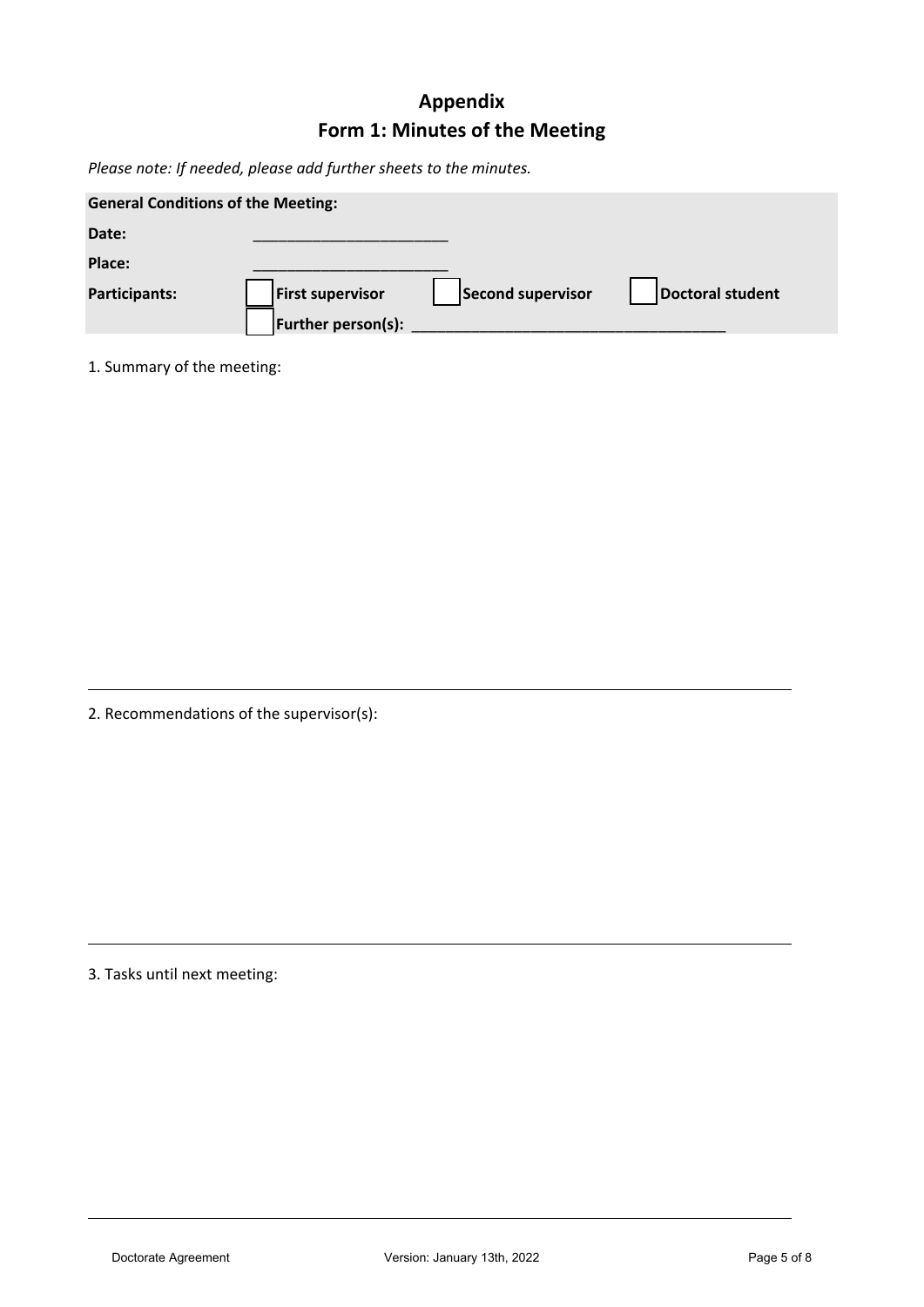### 4. What shall be presented at the next meeting?

| General Conditions for the next Meeting mutually determined by the parties: |                                                                                |  |  |
|-----------------------------------------------------------------------------|--------------------------------------------------------------------------------|--|--|
| Date:                                                                       |                                                                                |  |  |
| Place:                                                                      |                                                                                |  |  |
| Participants:                                                               | <b>Second supervisor</b><br><b>First supervisor</b><br><b>Doctoral student</b> |  |  |
|                                                                             | <b>Further person(s):</b>                                                      |  |  |

| <b>Statement of the supervisor(s)</b>                           |
|-----------------------------------------------------------------|
| a) Notes on the updated working plan and timeframe:             |
| b) Recommendations on required further skills and competencies: |
| c) Further remarks of the supervisor(s):                        |
|                                                                 |

**Place, date, signature** (Doctoral student)

**Place, date, signature** (First supervisor)

**Place, date, signature** (Second supervisor)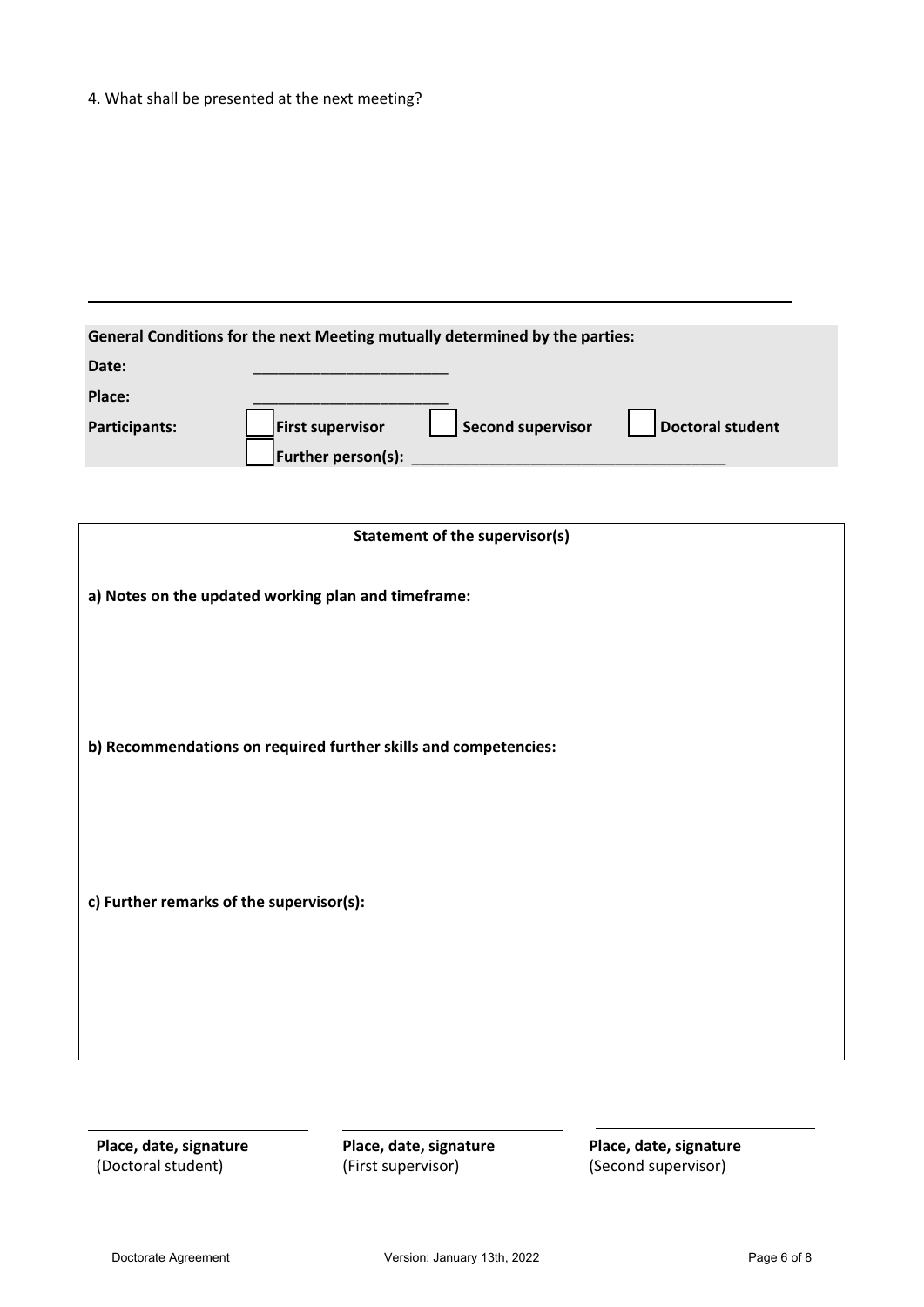# **Appendix Form 2: Termination of the Doctorate**

Please send to:

Doctoral centre

Please choose your doctoral centre.

Please choose your contact person.

street address

postal code, place

## **Termination of the doctorate**

To whom it may concern,

I hereby inform you that my doctorate will be terminated on  $\underline{\hspace{1cm}}$ 

) I have completed my doctorate in  $\Box$ .

I have finished my doctorate without degree.

Best regards,

**Place, date, signature** (Doctoral student)